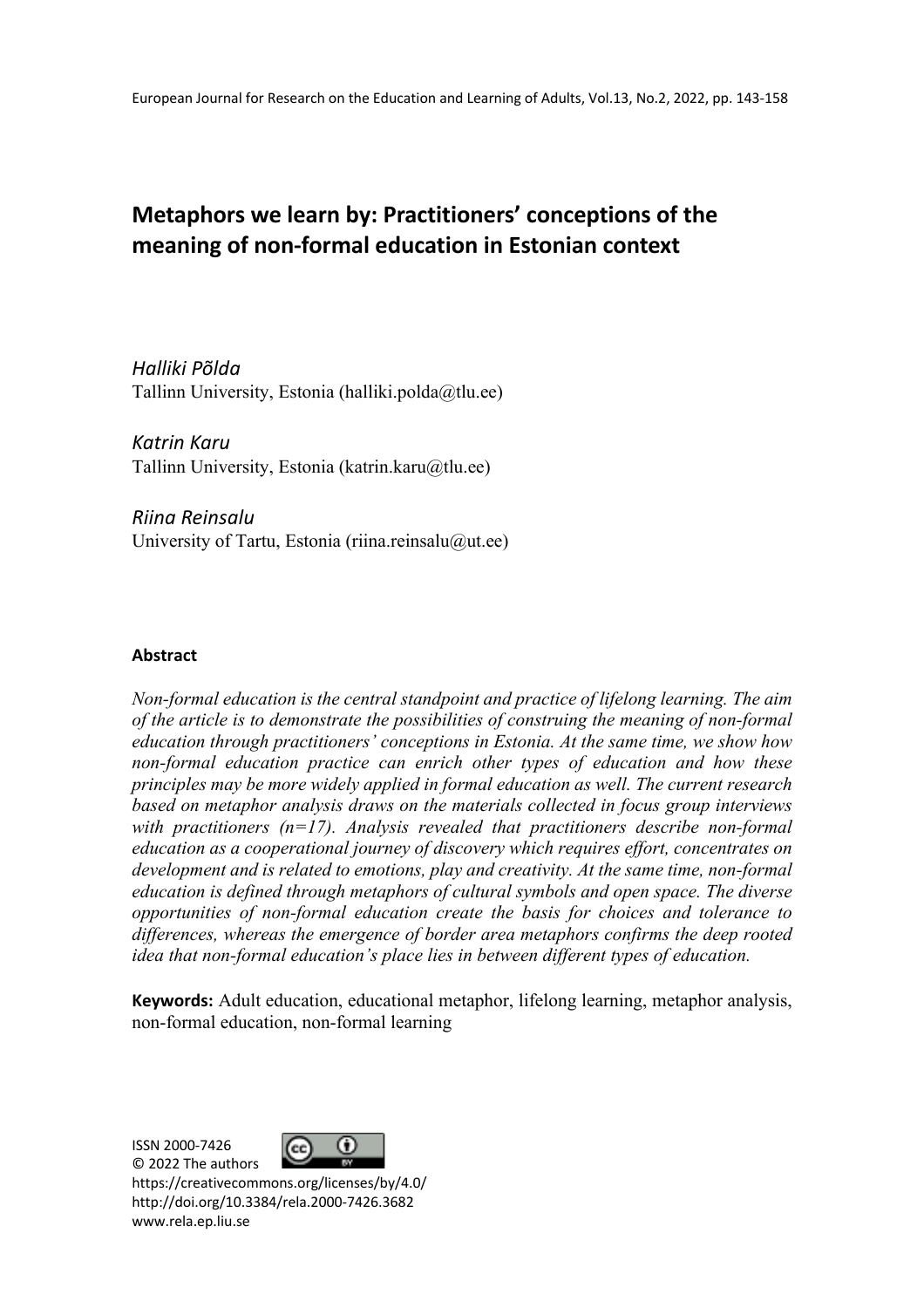#### **Introduction**

In the centre of contemporary metaphor concept founded by Lakoff and Johnson (2003) are connections between language, thinking and perception. Their concept is based on a presumption that metaphors form the structure of every day concepts and it is reflected in language use. They posit in their work "Metaphors we live by", first published in 1980, that metaphors determine people's behaviour and thinking and that with the help of metaphors one can create new meanings and explain life (Lakoff & Johnson, 2003, p. 4). In our article with the paraphrased title, referring to the aforementioned work of the two scientists, we demonstrate possibilities for explaining the meaning of one of the most important parts of life – learning – and one of its significant aspects – non-formal education – as it is understood in Estonian context.

The term *non-formal education* came into use in relation to adult education when such education became an inseparable part of work and personal life and European and American educational systems were looking for opportunities for complementary education (Holmberg, 1986). As a reaction to the set limitations of formal education, *nonformal learning* signified a flexible type of education that was based on the learner's needs (Dudzinska-Przesmitzki & Grenier, 2008). A broader discussion on non-formal education started in the 1970s, though the term was first used already in the 1947 UNESCO education report (Colley et al., 2003). Non-formal education is noncertificated, happens outside the called classical school environment, is flexible, purposeful and voluntary, takes into account the learner's autonomy and individuality and lasts a lifetime (Coombs & Ahmed, 1974; Dudzinska-Przesmitzki & Grenier, 2008; West, 2009).

As everywhere else in Europe, the history and tradition of non-formal education and learning in Estonia is quite old. Starting from the 19th century every kind of selfdevelopment has always been considered respectable for people of every age: in different folk societies, song choirs, church congregations and associations (Taru et al., 2015). The year 1906 is considered to be the start of the history of adult education in Estonia as it was the time when the Society for Education of Estonian People was founded in order to improve the general level of people's education (Jõgi, 2020). Non-formal education for adults has been provided by different organisations, including free educational movements, e.g. cultural and folk universities – seen as educational organisations focused on learner-centredness and consideration for adult learners' individuality to support their studies (ibid.). In the former Soviet Union non-formal education served as a means of forcing the ideological beliefs and planting political convictions among the existing working class as well as their next generations. On the other hand, there were trainings and courses for workers, managers, teachers and other members of society, the content of which was not only ideological and the approach was very similar to the nowadays understanding of non-formal education as an opportunity to support an adult's needs and development (Juurak, 2000). Thus, the main idea of non-formal education – openness, flexibility and respect for the learner – has remained the same despite the passage of decades and change of regimes.

Social agreements and meanings are reflected in written texts as well as in oral language use. How we think, talk or write about things shows the way we understand and perceive the world. In educational policy documents and educational sphere in general more and more attention – alongside with the formal education – goes to non-formal education and their convergence (HTM, 2020; UNESCO, 2020). At the same time little is known about how practitioners from different spheres of expertise, who use non-formal education methods and principles in their everyday work, understand the meaning of such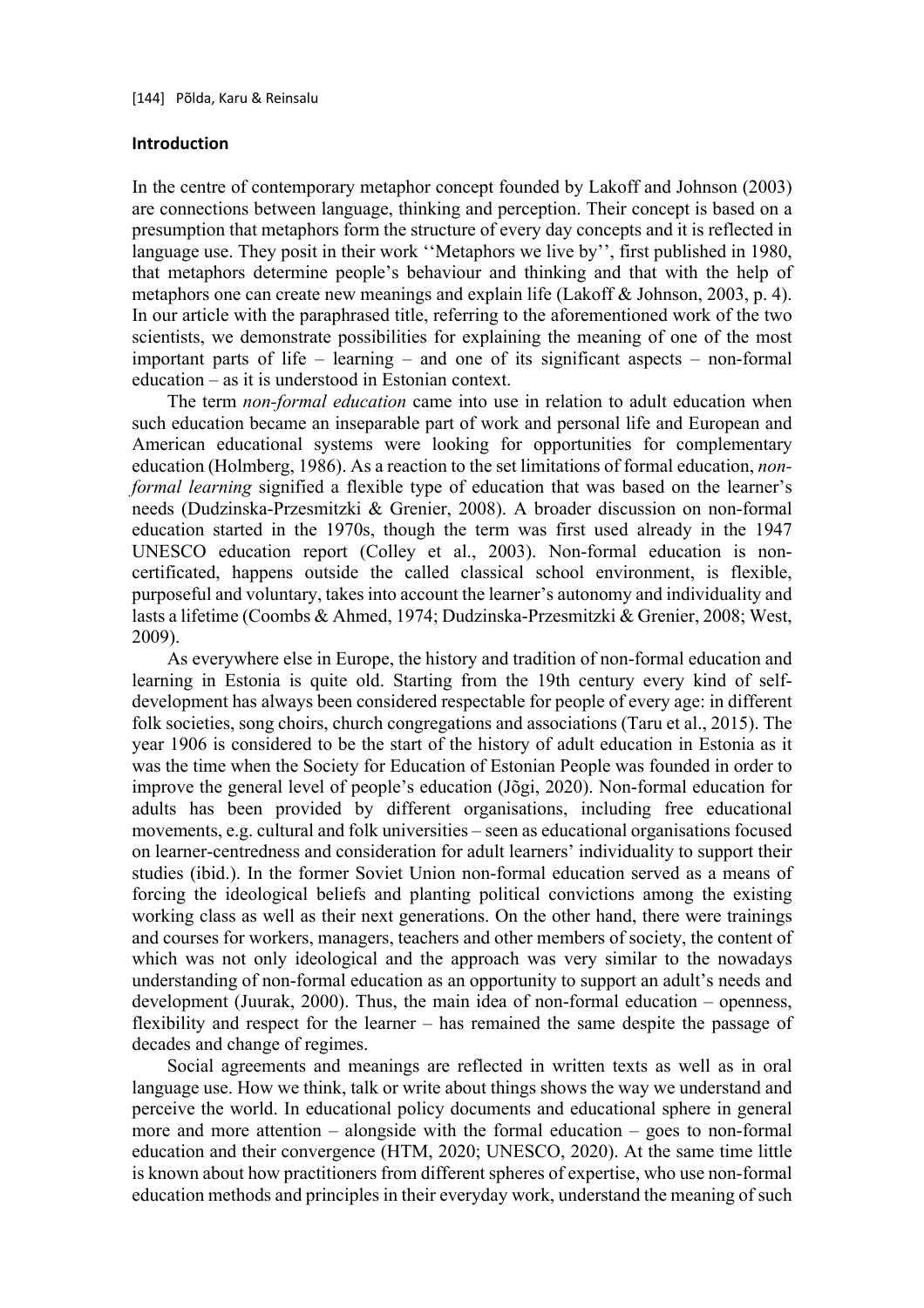education. According to Frackowiak (2017), many concepts in education are abstract or not clearly defined in people's experience (e.g. *emotions*, *ideas*, *time*), however, it is possible to explain them through metaphors (space orientation, objects and the like) in the same way Johnson and Lakoff (2003) describe the transfer of concepts.

The necessity to analyse the meaning of non-formal education has been indicated in Estonia (Karu et al., 2019) and elsewhere (Colley et al., 2003). That is why we set the goal of the research to analyse the metaphors of non-formal education in practitioners' conceptions in order to determine: 1) what metaphors the practitioners use to construe the meaning of non-formal education and 2) what specific characteristics of non-formal education are revealed through the analysed metaphors. This enables us to demonstrate how the principles of non-formal education enrich other types of education and different spheres of expertise, including adult education. The acquired knowledge can be applicable for non-formal education practitioners as well as for those engaged in promoting adult education and in support of non-formal practitioners' professional development. The results describe significant facets of Estonian context which can be transferred to any country's sphere of adult education.

### **The concept of non-formal education**

As everywhere else in the world, we differentiate three types of education in Estonia. Formal education, which is arranged in accordance with curricula in schools, is purposeful and conducted under the instruction of qualified teachers trained to teach a specific subject and in which the learning process and its results are assessed. Informal education is, on the contrary, non-purposeful from the learner's point of view and takes place in everyday life situations with its results remaining for the large part unnoticed immediately by the learner (HTM, 2020). The place of non-formal learning is between these two types, i.e. it has the characteristics of both formal and informal learning (Malcolm et al., 2003).

Non-formal education is a way of learning which includes hobby education, inservice complementary training, youth work, environment protection, career counselling and other opportunities for self-development. It is defined as a purposeful voluntary lifelong learning which takes place outside school (Coombs & Ahmed, 1974). The opposition to the classical obligatory school education with its set and structured curriculum, certain assessment criteria and with the acquired knowledge being attested by a certificate (the so called 'formal education') has always been the main construct of non-formal education – both in official as well as other public language use (Karu et al., 2019). However, instead of the opposition, nowadays educational strategies stress the importance of consciously purposeful and voluntary learning in different environments (HTM, 2020; UNESCO, 2020).

Non-formal learning provides formal learning with additional value and offers alternative learning approaches, diversifying the possibilities to acquire education (Colley et al., 2003). Non-formal education often brings forward the idea of the learner's autonomy as well as the instructor's supportive role (Knowles et al., 2015). In addition, the main principles of non-formal education are valuing the learner's inner motivation and determination to reach the set goal, use of various learning environments and methods as well as conscious focus on the learner's development. The latest research also indicates that Estonian education system has reached or is reaching the stage where there is one learning (the so called 'personal learning journey'), both in and outside the school, the participants of which set their individual goals in the frame of general goals to raise their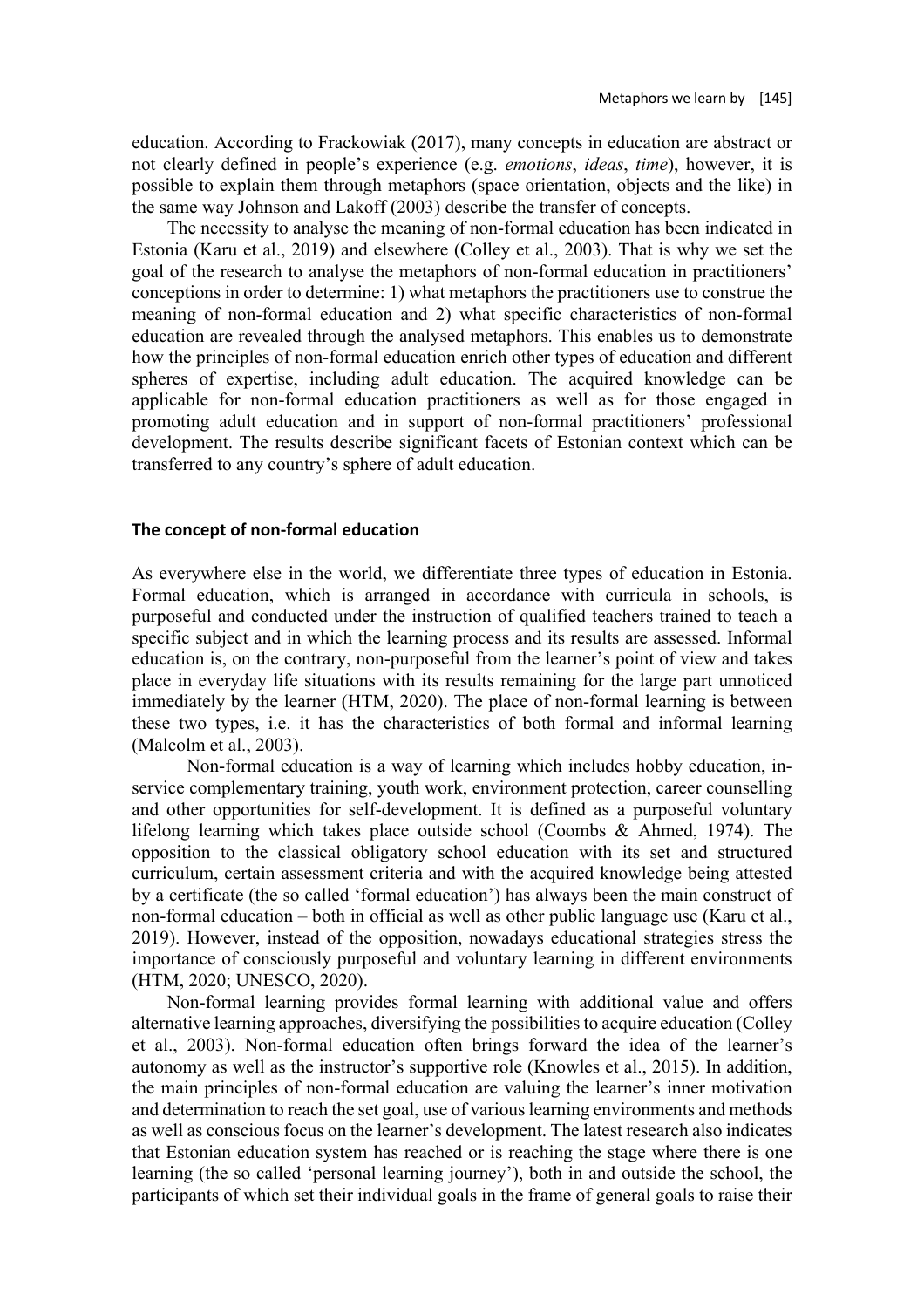interest in knowledge and skills, but, first and foremost, in acquisition of experience. (Põlda, Reinsalu, & Karu, 2021) In our research we proceed from exactly these points of view and consider non-formal education an opportunity to learn during the whole life and voluntarily, involving the previous (life)experience into the learning process, setting learning goals and reflecting on the acquired knowledge.

#### **Metaphors in education**

Metaphor is a conceptual phenomenon through which people create abstract constructs, structure their thinking and make sense of the world, their own behaviour and activities (Lakoff & Johnson, 2003; Sfard, 2014). According to the conceptual metaphor theory, a metaphor is a natural language unit of human conceptual system in which one concept is revealed through another. As both concepts may belong to different domains, the conceptual metaphors are characterized by the conceptual relation between the two domains – the source domain and the target domain. The most wide-spread example of a conceptual metaphor is LIFE IS A JOURNEY. (Lakoff & Johnson, 2003) Thus, it is to some extent expected that LEARNING IS A JOURNEY is the most known conceptual metaphor in educational area (Cameron, 2003) which explicitly refers to the significance of process in learning, possibility of choice and change of people's points of view and broadening of their horizons (Frąckowiak, 2017). This standpoint is supported by the education strategy soon to be applied in Estonia and its vision document.

Educational metaphors have been treated from many aspects. One can differentiate metaphors describing various approaches to learning: learning as acquisition – teachercentred approach; learning as participation – student-centred approach; learning as constructing meanings – constructivist approach to learning, and learning as maintaining vitality – an approach that values lifelong learning (Davis, 2018; Guilherme & Souza de Freitas, 2018). These metaphors reflect the changes that have taken place in education, whereas the earlier approaches to learning have not disappeared with the emergence of the new paradigms and are also reflected in the contemporary education system (Davis, 2018). Thus one can assume that education system is a multilayered mix of various approaches to learning which, in their turn, are revealed in the applied metaphors.

There are metaphors in our everyday language use that for various reasons have become universal (Säljö, 2003). Such metaphors are called grand or dominating. Grand metaphors reflect different approaches to learning: in the teacher-centred approach the teacher is considered a creator (sculptor's metaphor), whereas according to the studentcentred approach, the teacher is the supporter of the student's development (gardener's metaphor) (Guilherme & Souza de Freitas, 2018). The teacher's supporting role is also described by the metaphors related to the student's choices and responsibility, e.g. 'the Teacher is like a multitude of doors and the Student chooses which doors to open' (ibid., p. 952). One might suppose that language use also demonstrates the metaphors indicating dialogue and cooperation. However, the research works (Aava, 2010; Cameron, 2003; Guilherme  $\&$  Souza de Freitas, 2018) show the opposite – (formal) education is described from the perspective of the individual and their needs; and the teacher's – not the learner's – responsibility for the learning process is accentuated.

In addition to the multilayeredness of education system there has been a discussion on its subordination to neoliberal ideologies and market economy (Apple, 2001; Bjursell, 2016; Guilherme & Souza de Freitas, 2018). The marketization of society has a double influence on education: on the one hand, market economy creates social inequality which is reflected in the availability of education; on the other hand, education depends on the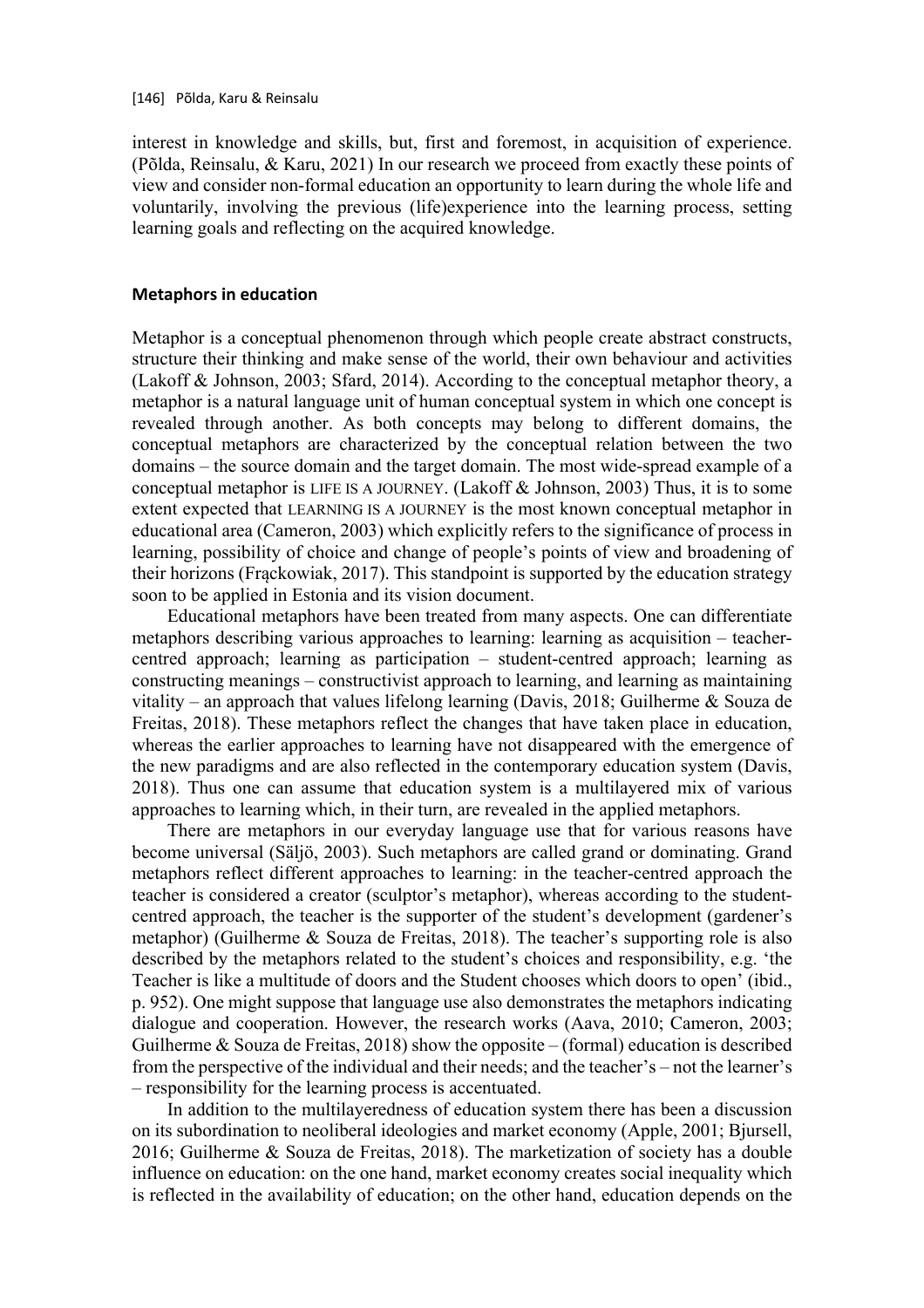market and it entails excessive standardization and may transfer power to educational leaders (Fejes & Salling Olesen, 2016; Milana, Kopecký, & Finnegan, 2021). At the management level the metaphors indicate the ideologies dominating education, e.g. adult education as market, integration, democracy, which shows that contemporary theories of adult education are influenced by and intertwined with economic theories (Bjursell, 2016) but also refer to the necessity of cooperation and joint creative work in the learning process (Przybylska, 2009).

Similar tendencies have also emerged in adult education in Central and Eastern European countries: though such metaphors referring to creativity and cooperation are used like *Paradise for Creative Minds* and *Space for Interpersonal Communication*, it has also been found that adult education is *Gold Mine*, *Catalyst of Economic Growth* and *Solution to the Social Problem* (Przybylska, 2009). Similarly, Estonian educational discourse reveals the competition-centredness of education (client attendant metaphor), subordination to economic and educational policy interests (educational economics metaphor) and the issue of having access to education (resource metaphor) (Aava, 2010). The aforementioned demonstrates that metaphors by which the social reality is constructed (Redden, 2017) may refer in educational sphere both to possibilities as well as problems including oppression (see Freire, 1972).

The metaphors help to describe adult education practice and theory in order to better understand the problems of the area on the one hand, and, on the other hand, to reveal new perspectives (Edwards, 2016; Frąckowiak, 2017). This way there have emerged four categories of metaphors on the learning process level: natural, geographical, astronomical and pictorial (ibid.), illustrating dimensions and cooperation in learning environment. Adult education and lifelong learning metaphors are the moorland, desert or tundra metaphors, demonstrating changes in adult education and also courage and openness to act in the area as well as limitations for the action and the participants' opportunities (Edwards, 2016). The dual attitude to adult education is also seen in metaphors *blessing and penance*, *running and juggling* as well as *addiction for learning* (Proctor II, 1991).

Considering the aforementioned, it is intriguing to examine the language constructs of non-formal education and to find out whether the used metaphors reveal the cooperational aspect of learning process as a dominating discourse and what the metaphors characterize generally in learning, be it formal or non-formal.

#### **Research arrangement**

Metaphor analysis allows to better understand the researched phenomenon, including non-formal education (see Redden, 2017). Although the approach, which uses metaphor analysis, is not commonly accepted for investigation of concepts of education and learning, it is still a widely used method to bring out the meanings, including conception of teaching and learning (see e.g. Candy, 1986).

In addition to conventional metaphors i.e. metaphors that happen to appear in the text, the scientists have turned their attention to novel i.e. elicited metaphors, which the interviewed were explicitly asked to produce (Low, 2015). In order to collect such elicited metaphors, the interviewed may be asked to finish sentences (e.g. *The teacher is like..., because...*), write short texts, explain a drawing, fill in a questionnaire, take part in an interview or even a combination of the aforementioned tools may be applied (Seung et al., 2015). Whereas an interview is considered to be the most effective tool for collecting data, because open-ended questions allow to address the topics in-depth, reaching to personal conceptions and beliefs (ibid.). As the researched metaphors are in essence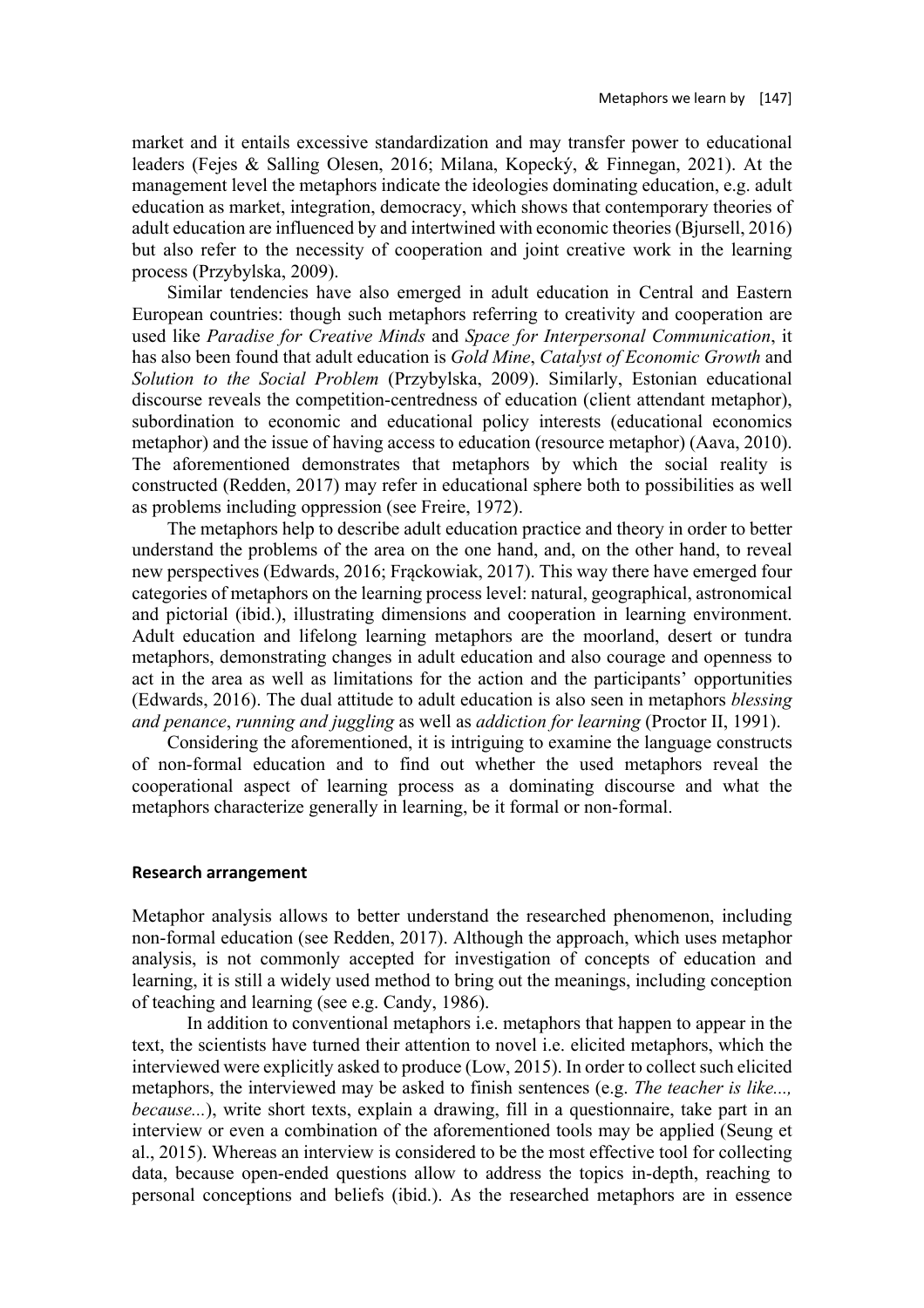conceptual metaphors, which manifest in the form SOURCE DOMAIN IS TARGET DOMAIN (Lakoff & Johnson, 2011), in our analysis we follow this classical metaphor theory principles.

17 focus group interviews were conducted in autumn 2019 in the framework of a wider research *"Meanings of non-formal learning from the perspectives of practice and practitioners"* that was carried out in Estonia. The interviews were conducted with nonformal education practitioners<sup>1</sup> to determine how they construe the meaning of nonformal education. The total number of the interviewed practitioners was 64 and they represented the following areas: adult education (AE), youth work (YW), culture (C), welfare (W), economics (E) and environmental education (EE). The choice of areas was determined by the previous research (Karu et al., 2019) which demonstrated that the policy documents of these six aforementioned areas highlight on non-formal education in Estonia and the practitioners active in those areas are guided by the named documents in their everyday work. The sample included representatives of public, private and nongovernmental organisations.

The interviews consisted of four parts, whereas the current article concentrates on the first two, which contain elicited metaphors. In the first part the participants were asked to describe non-formal education with the help of a photo they brought with them. In the second part the participants explained what, in their opinion, is and is not non-formal education. They were also asked to name a metaphor that is associated with non-formal education. In those cases when the interviewed came once again back to some elicited metaphor, we also used other parts of the interview where practical opportunities of nonformal education were dealt with.

To analyse the collected data, we divided the transcripts between the researchers. Each of them entered into the common table the elicited metaphors appearing in their analysed texts, the texts' excerpts with the explanation of these metaphors and the characteristics of non-formal education found in the excerpts. It was followed by a consensual discussion of all the language units presented as metaphors, which would be in accordance with classical metaphor theory as well as non-formal education principles (see above). The resulting final sample contains 86 metaphors, including two repeated ones. After that we divided the metaphors into subcategories, taking into consideration the context when performing detailed differentiation of meanings (on metaphors and context-bound units see Ricoeur 1991), and this later formed the basis for main categories. Some metaphors, the so called hybrid metaphors (see also Poom-Valickis & Oder, 2013), belong to several categories.

The non-formal education metaphors were divided into five main categories (see the table in Annex). We describe below the main categories according to subcategories' capacity, point out the metaphors that make up the subcategories as well as the characteristics of non-formal education as manifested in the practitioners' conceptions. To illustrate the results, we present excerpts from the interviews accompanied by the sign signifying the practitioner's area of expertise and the ordinal number of the interview.

### **Results: non-formal education metaphors in practitioners' language use**

#### *Metaphors related to the process*

The metaphors from the journey subcategory are mostly connected with a physical place, with physical change of the location. One part of them expresses a longer purposeful process, e.g. *flying*, *painting*, *journey* (example 1). Whereas the other part is related to a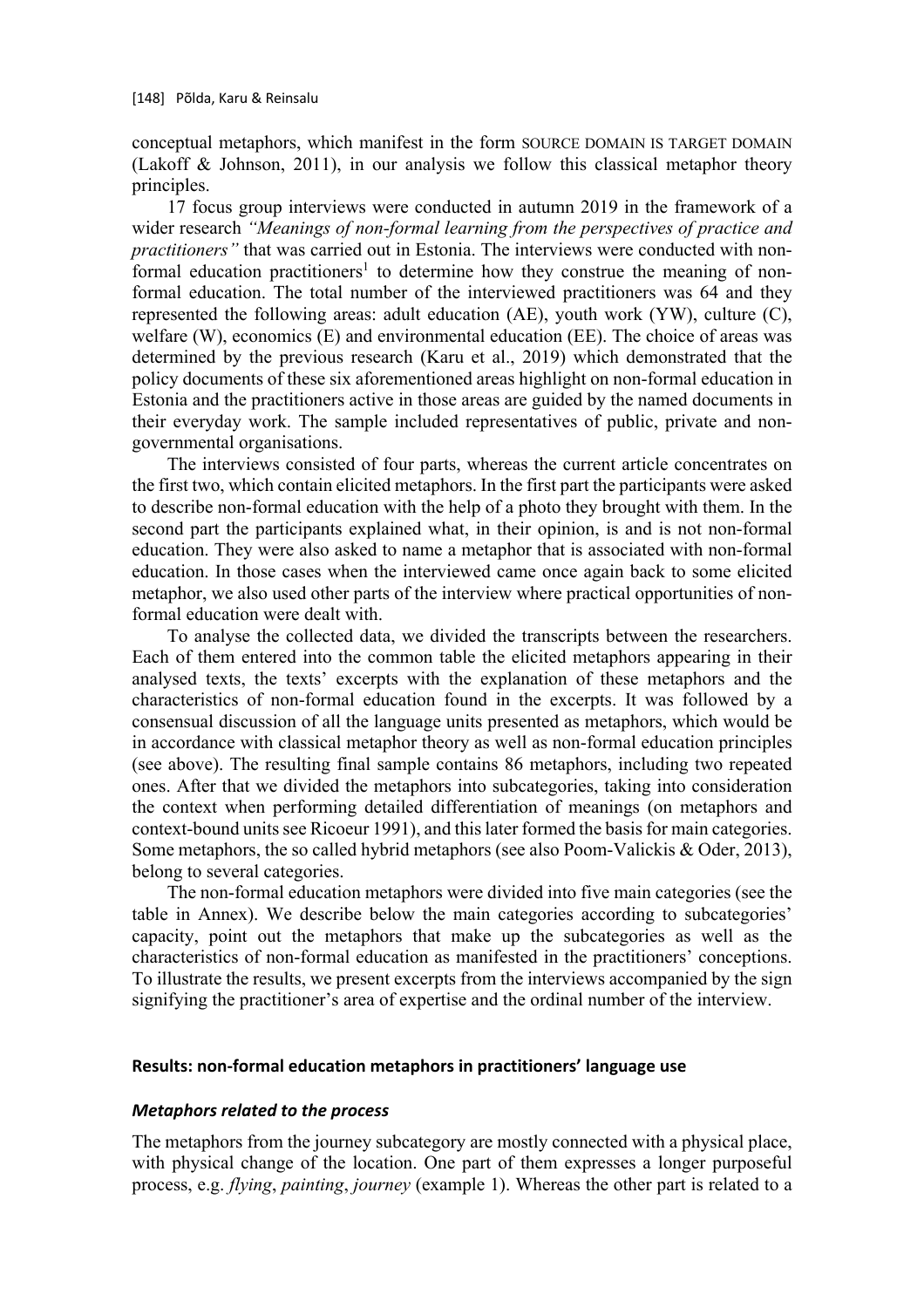sudden change which takes place during the journey or at the end of it, e.g. *coming out of the tunnel*, *descending the hill*, *soaring up.*

1. My image is of such a hiking journey when there, far away, one sees a mountain. The aim is to get to the top. /---/ And at some point maybe the journey becomes even more important than the final goal itself. (YW2)

The journey subcategory is associated with the subcategory of development, because if a journey is a purposeful process, it is accompanied by development. In the interviews nonformal education was explicitly compared to *development* and *self-development*, at the same time the opportunities for development were also indicated indirectly, e.g. through the *flower* metaphor (example 2).

2. For me it's like a flower, and this expresses growth and development. /---/ Continuous development and then bursting into bloom in the end. (EE1)

The development subcategory indicates both spontaneous processes as well as ideas of work and effort. The effort subcategory metaphors reveal that non-formal education is active contribution, born in cooperation, rich in experiences; at the same time, the importance of work and working was also stressed. The idea of making an effort is clearly demonstrated by the metaphor of the bow (example 3), where pulling of the bow's string is equalled to tuning oneself in before an activity.

3. Like a bow: first there's a pull, and then it goes. /---/ this effort at the beginning, when you have to pull the string, to tune yourself in somehow. (AE1)

The discovery subcategory metaphors are the most prominent among the ones related to process. The interviewed compared non-formal education to the diverse nature of *rain forest/jungle* and an *adventure* park, offering a chance to overcome oneself, a generally thrilling *adventure* (example 4). The metaphors of *a tunnel* and *a door slightly ajar* also indicate a wish to discover, as well as *groping* (*feeling one's way*)*,* which helps one to get to know (new) people and environment.

4. My first thought is adventure. If I am interested in developing myself in nonformal context, then I want some thrill and I will choose such a thing which I certainly don't know yet. (EE1)

For the participants non-formal education is also associated with spending free time. For instance, *theatre*, *puppet theatre*, *museum* belong to the subcategory of spending time. Also *the Song and Dance Festival*, an important part of Estonian national culture, where one can enjoy together someone else's creative work (see the creativity subcategory), but also simple *playing* and *intellectual game*. All these activities may be summarised by the joint name, using the metaphor *intelligent dispelling of boredom* as in example 5.

5. Like dispelling boredom, intelligent dispelling of boredom. (W2)

The subcategory of spending time is directly related to the subcategory of creating a whole with such toy metaphors as *Lego blocks*, *kaleidoscope*, *Rubik's Cube* and *puzzle* and also a creativity metaphor of *stained glass*. They indicate that non-formal education consists of small parts which have to be put together to make up a whole (example 6).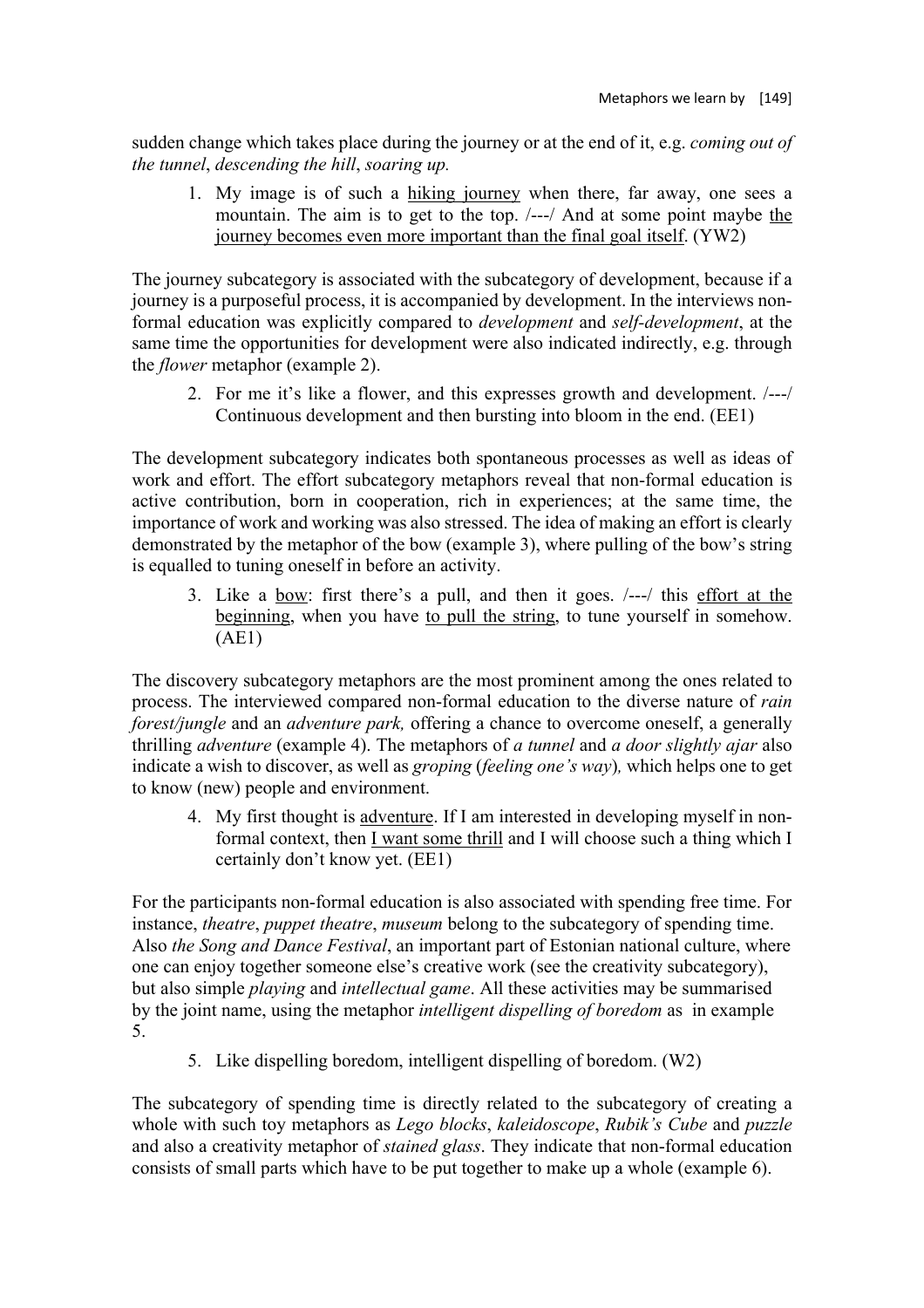6. Some different puzzle pieces which in the end become that whole picture, meaning that you can experience, learn different things and just be and in the end it will all become a whole. (M2)

The metaphors belonging to the cooperation subcategory refer to a body of beings, which may be for instance a *company* or *fish school* (example 7). In addition to forming a body, cooperation is reflected in joining of participants as expressed in such metaphors like *creating societies* or *making bridges* and *finding good notes between the pauses.*

7. The sea is big and you can choose your own school of fish and move from one school into another. But there may be one word which is a keyword in nonformal education for me – it is respect: that there is a lot of respect between the fish and for the environment too. And also for oneself that if you can't make it, then you take a break and do not disturb the others. (EE1)

## *Metaphors related to the subject*

One part of the creativity subcategory metaphors is connected with fine arts. Non-formal education is presented as *theatr*e (including *puppet theatre*), *stained glass* and *painting/picture*, as well as *glass bead game* – in other words, everything that presupposes *creativity* (example 8). As playing is also a creative activity, so the other part of this subcategory contains metaphors related to toys, e.g. *puzzle*, *kaleidoscope* (see toy subcategory).

8. When I started thinking what this non-formal education actually is, then my first thought was creativity, some fun, some pleasure. (W1)

The emotion category shows that non-formal education is connected with *fun* and *pleasure* (examples 8, 9), and, in addition, the metaphor *beauty of the game* demonstrates that non-formal education is a voluntary activity which supplies good emotions.

9. It's a little pleasure, voluntarily taken up for oneself. (W2)

### *Metaphors related to the object*

The majority of metaphors from the symbol subcategory carries cultural values. *The map of Estonia* and *the Tall Hermann Tower with the Estonian flag on top* are connected with national symbols (example 10). The latter is a tower near the Estonian Parliament's building with the Estonian national flag flying over its top. However, the Hermann Tower metaphor's focus is not the tower itself but it is the reflection on the surface of water in the moat, which surrounds the ancient Toompea castle, revealing the interpretational and also self-reflectional aspect of non-formal education.

10. The Hermann Tower with the Estonian flag on its top /---/ and then how its reflection down here, on the moat's water, the top of the same tower and this flag, this actually is the whole point of it all /---/ I wouldn't associate this [nonformal education] so much with any person or place but with one's own responsibility to keep your eyes open and to see some connections or some points of view. (W2)

The model subcategory is quite close to the symbol subcategory and the metaphors belonging to it form a heterogenic group. Non-formal education is compared to *the map*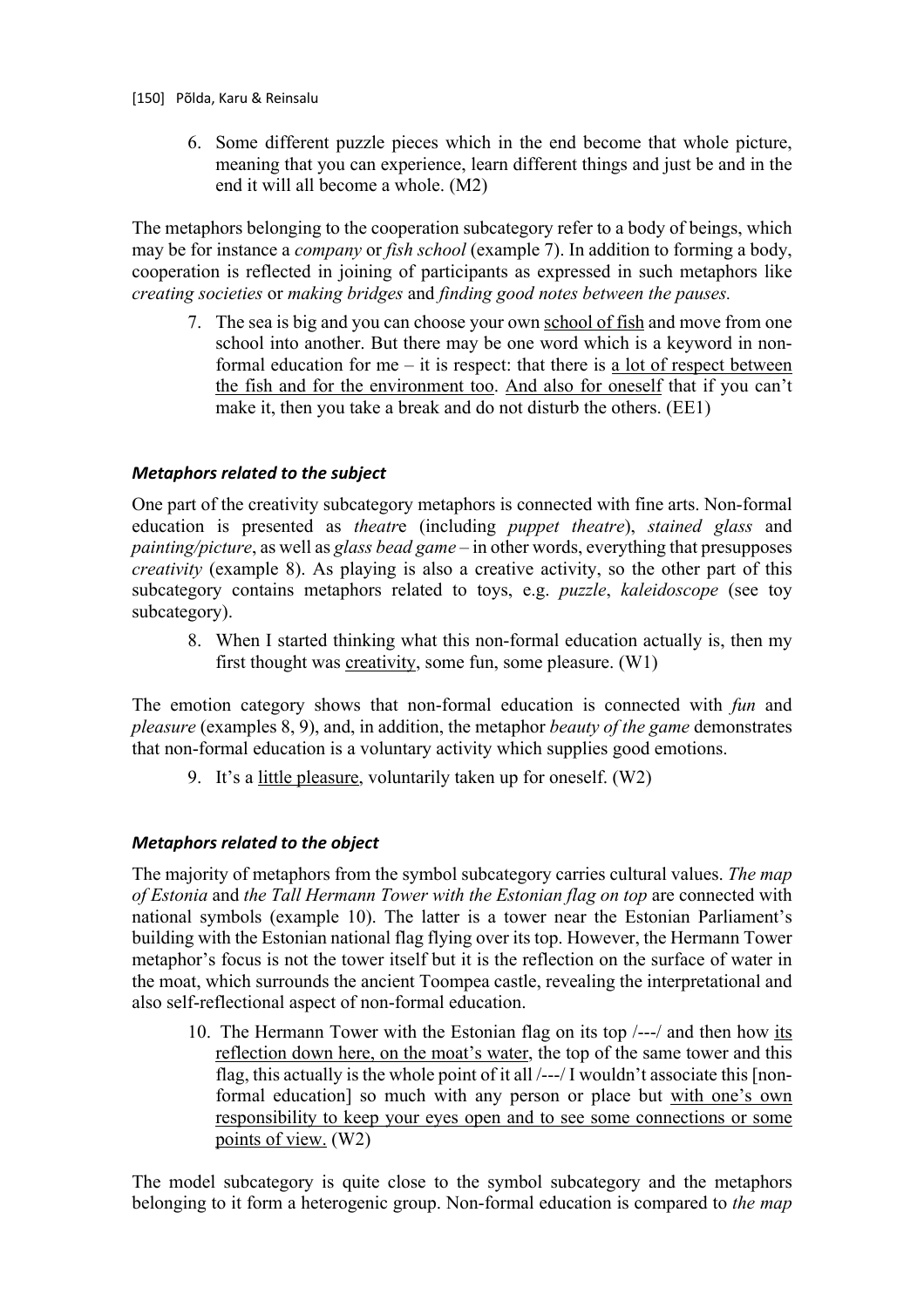*of Estonia* (example 11) and the *model of the country*, while the metaphor *miniature life*  reveals the vital side of non-formal education.

11. So, I have such an image of the map of Estonia. (YW2)

Metaphors like *kaleidoscope*, *Rubik's Cube*, *puzzle*, *Dixit cards* and *Lego blocks* belong to the toy subcategory as well as more sports-like toys like *bow and arrows* and *balls*. A part of them is also related to spending time subcategory (see above). So the metaphor in example 12 stresses the inner determination and an opportunity to learn through play. While the usage of the objects is usually determined by practical necessity, the toys reflect more the childhood nostalgia and sense of safety, a play being a combination of practicality and conditionality.

12. I remember this cartoon "Laughing ball" /---/, but we bring more such balls here. Let's say exactly this zeal and motivation, this fun of play and joy. (E1)

A subcategory of a storage place came forth, referring to the idea of practicality, the prototype representatives of which are *storage box* and *treasure box*. Using the metaphor of a storage box, the participant in example 13 describes non-formal education as a diverse purposeful activity, the final result of which will become clear only in the end.

13. The storage box here is quite a good comparison. Firstly, here are very many different things, secondly, there's this something, which I'm going to look for with a purpose in mind.  $/--/$  The other point is that I don't see the bottom,  $/--$ -/ that it's a surprise, actually. (E5)

### *Metaphors related to the opportunity*

In the core of the diversity subcategory there are things and activities related to playing which have a certain purpose and which, according to the interviewed, are creative, special, non-standard and diverse (see toy subcategory)*.* The metaphors indicate the various opportunities of non-formal education, described by such nouns and adjectives as *multicolouredness/multitude* and *colourful*. Thus, non-formal education enriches formal education, adding colours and shades to the black-and-white definite images and frames, at the same time blurring the borders (example 14). Similarly to the cooperation subcategory, one part of the diversity subcategory is connected with people as non-formal education takes place in cooperation with others (*company*, *fish school*).

14. It enriches this very certain black-and-white picture that has these very clear and definite lines /---/ But non-formal education adds different colours and shades and images. (YW2)

Some metaphors forming the difference subcategory refer to being something or someone, e.g. *a clever cow*. Example 15, through the red fly agaric metaphor, demonstrates drawing attention caused by differing from the norm and argues that learning takes place in the case when one thinks beyond the difference and starts making connections. The other part of the metaphors from this subcategory shows non-formal education as being *outside of the classical learning form*. The learning happens on the basis of free will and a purpose and involves the leaner's experience, body and activity.

15. Red fly agaric. /---/ How you can't just go past it, you just notice it, and at the same time how far you can go and think and connect from that point further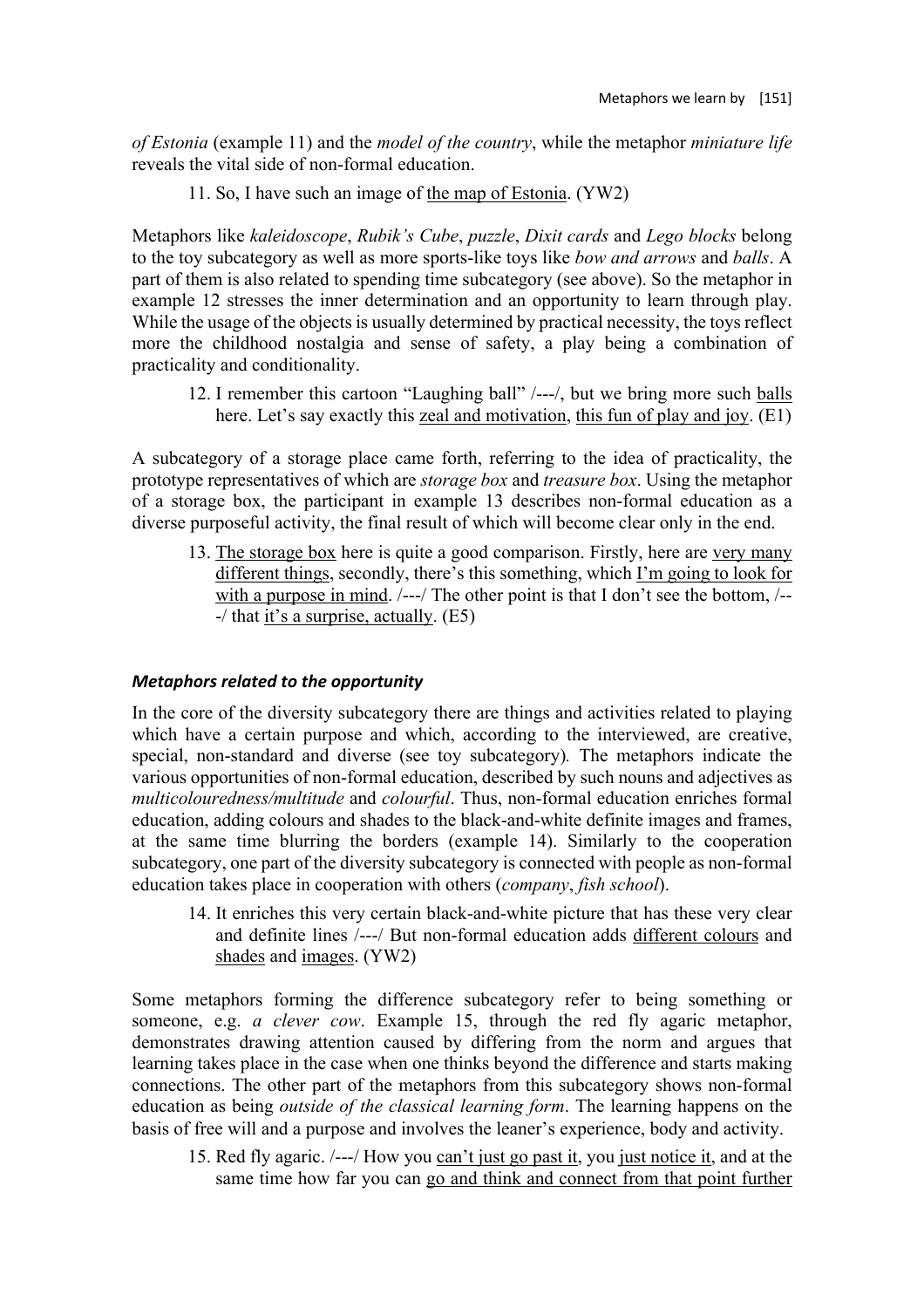on, exactly this making connections is one of the key words for me about nonformal education. (EE1)

### *Metaphors related to the environment*

The movement metaphors, belonging to the open space subcategory, describe non-formal education as a movement outward from a limited territory: *from a classroom*, *a classical way of learning*, *a box or a frame*. The reference to cognitive processes, learning methods, guidance and environment support appear as features of the movement metaphors in the descriptions of the participants (examples 16, 17).

16. A child learning somewhere outside of the classroom, far away from school. /---/ They are like in contact with all this nature, as if sitting on this very ground. (EE1)

In addition to movement metaphors, the metaphors of static nature also carry the meaning of open space, when they describe some element of the environment (*landscape*, *empty paper*) or an event (*World Cleanup Day*). They demonstrate learning as an event in the globalised society looking for balance with nature. The metaphor *sky is the limit* also belongs here (example 17), illustrating a wide range of opportunities in non-formal education. At the same time the metaphor denotes the border area as it sets a frame for the learning, a seemingly supernatural and yet certain.

17. Thinking out of the box /.../ Then there comes creativity, some creative education, doesn't it, one gets out of formal education, really out of the box. Sky is the limit. (E3)

The border area subcategory emerges mainly as border drawing elements (*door*, *tunnel*, *zebra stripes*) and activities (*opening/closing the door*, *driving into formal education*). A metaphor with a special meaning is *a door slightly ajar*, which expresses doubt. Whereas the Russian expression *не мясо не рыба* ('not meat and not fish either') refers to the diversity of non-formal education and to the multitude of possibilities for construing the meaning of the concept (example 18). Thus the position of non-formal education is in the border area between different and diverse possibilities.

18. The first that came to mind was the Russian не мясо не рыба, that as how many of us are sitting here, that many possibilities of interpretation there are, I think one could make a debate or a discussion about it. (W2)

The subcategory of cultural space shows widening of the learning room outward from the classical learning environment as the metaphors of the open space also indicate. In addition, it refers to a broader connection of education and learning with culture in general – learning is an inseparable part of culture, essentially interwoven with it via common elements (e.g. constructing identity, consolidation of principles and attitudes, formation of habits and traditions). The metaphors of culture space (*the Song and Dance Festival*, *museum*, *theatre*) indicate larger narratives, e.g. Estonians are a culture nation, and reproduce the widely adopted as natural conception that education and culture are *a priori*  interconnected.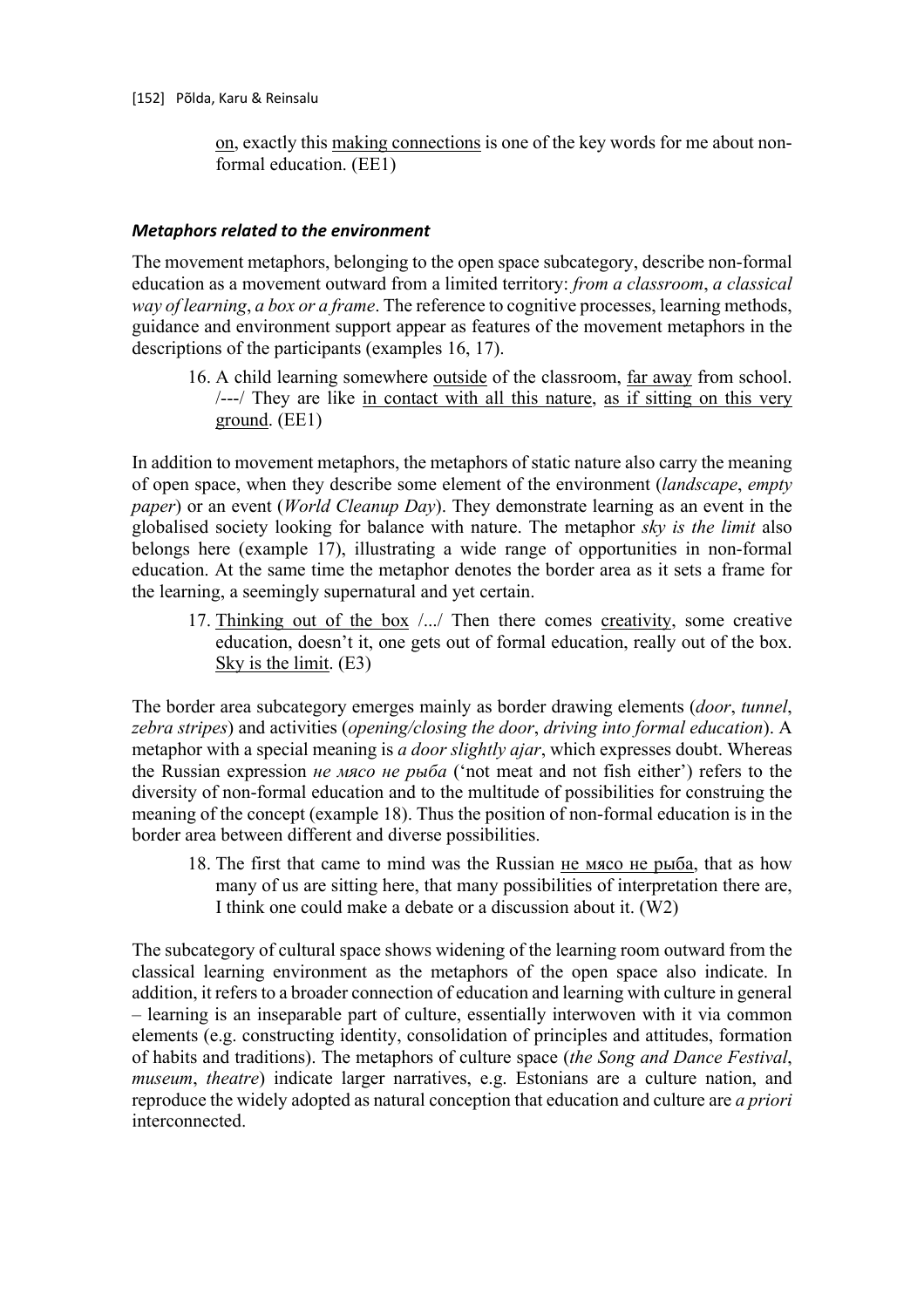### **Discussion and conclusion**

The general meaning of non-formal education has been construed via opposition to formal education both in historical (Coombs & Ahmed, 1974) as well as in contemporary conceptions (Jarvis, 2002; Knowles et al., 2015; Merriam et al., 2007). The metaphor analysis revealed the following characteristics in the conception of non-formal education understood by practitioners.

- The metaphors related to the process: valuing the learning process; purposefulness; offering options; focusing on the learner's development and broadening their horizons and conceptions; the learner's activity and their active contribution; cooperation between the participants of the learning process and learning from each other; division of the whole into parts and the skill to put the parts together into a whole.
- The metaphors related to the subject: creativity in learning; valuing personal experience; the learner's activity; looking for an alternative learning approach and, through that, also valuing the traditional learning.
- The metaphors related to the object: connection between socio-cultural context and real life; a learning approach which complements and supports formal learning; the values and interpretation possibilities that emerge in the learning process; importance of reflection and a sense of safety in learning; simulation as a possibility to support learning.
- The metaphors related to opportunity: diverse forms and ways; alternative choices; the learner's independence and decisiveness, responsibility for one's learning; self-directed learning; different and personalized modes of action.
- The metaphors related to the environment: openness and a multitude of opportunities; creativity; gaining balance with the nature; supported learning; learning as sharing the culture and its connection to formal education.

The metaphor analysis revealed that non-formal education is perceived as purposeful, voluntary, supports the learner's development and self-reflection and offers diverse learning approaches and environments. It supports and values the learner's activity, cooperation between the participants and learning from each other, the discovery-like and playful character of learning, and also voices the seriousness of non-formal education in the context of general education. The current research showed that, in addition to the opposition, non-formal education is seen as an opportunity to diversify the acquisition of education via alternative learning approaches (compare Colley et al., 2003). Moreover, this concept of education is based on cultural values and beliefs. Therefore, the metaphors we learn by reflect different facets of both educational sphere as well as our cultural space.

The new national educational strategy of Estonia focuses on the learning process and describes the learner's coping in this process (learner-centred, the so called 'changed concept of learning'). This is carried out with the help of journey metaphors – learning ways and paths. The importance of the conceptual change is also confirmed by the present research as the metaphors referring to the process outweighed others in the language use of non-formal education practitioners' (see table). The most well-known was the metaphor NON-FORMAL LEARNING IS A JOURNEY, which is considered to be the most widespread educational metaphor, being derived from the conceptual metaphor LIFE IS A JOURNEY, detected by Lakoff ja Johnson (2003). The journey was associated with stable ongoing movement (e.g. *riding a bike*, *hiking*, *working*) but also with such activities that bring extreme and sudden changes (e.g. *sudden descent*, *adventure*, *coming out of the*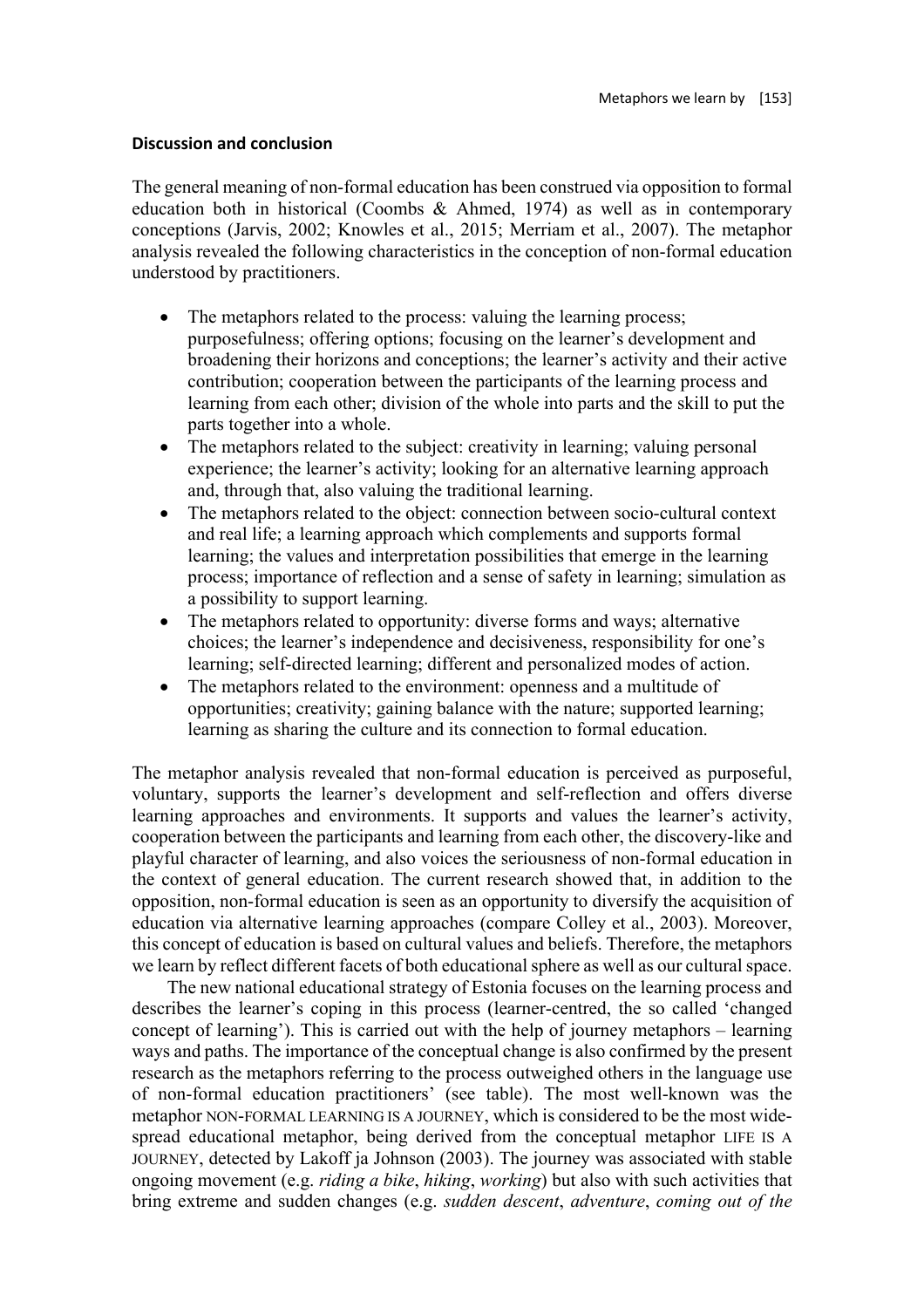*tunnel*). Other works indicate the journey as creation of opportunities, a chance to broaden one's horizons and to see new points of view (Frąckowiak, 2017). The current research adds one more significant aspect – the journey that describes the process also helps one out of the comfort zone, supports development and cooperation and is, in addition, an opportunity to 'intelligently dispel boredom'.

We would like to point out the subcategory of spending time as no such issue is mentioned in scientific literature. This category also contains the connection between non-formal education and play (see also toy subcategory). Estonian theatre scientist Liina Unt states that toys acquire meaning in a play situation (2005); therefore, the toys related to learning process are connected to and acquire their meaning in the learning process. Contrary to the widely accepted conception that play is an important part of culture reproduction – the process of transmitting cultural values, practices and shared understandings –, Unt (2005) brings to the light another aspect: an activity with no research-like, experimental and transcendental element – in other words playfulness – cannot be considered playing. Thus, play is important and seriously considered not only in non-formal education but in education in general. Play focuses on effort and is an important opportunity to learn. Thus, the research demonstrates the positive meaning of play and of spending free time in interpretation of learning at any level of education.

Though some metaphors were related to only one subcategory (e.g. *storage box*), most were, however, hybrid i.e. they were presented in several subcategories. The metaphors demonstrated the multi-facet character of non-formal education. Metaphors referring to play and toys were presented in six subcategories in total and thus indicated that play and playfulness are among the most significant characteristics of non-formal education. Connection with play revealed the discovery-like and creative facet of nonformal education, its characteristic feature to create and value emotions and its dimension of supporting cooperation and a skill to create a whole. Such metaphors as the puzzle and Rubik's Cube highlighted an important characteristic of non-formal education to value small parts in learning – 'learning bites' – as describing learning journey in our new educational strategy (see HTM 2020). The research demonstrated that usage of play elements in non-formal education creates for a person a freedom of choice to reach their goals in a multitude of ways.

Similarly to play metaphors, movement metaphors appeared in several subcategories, which, in its turn, confirmed the importance of process in learning and also indicated the direction. In non-formal education the movement is directed 'outward' – be it from formal education, classical learning environment or a thinking pattern (*out of the box/frame*). The coming out of the tunnel and the door metaphor indicated such characteristics of non-formal education as valuing choices and possibilities, support of the learner's talents and strengths and its close connection to culture space.

The third larger group of hybrid metaphors emerged as culture symbols and culture space metaphors, which were also present in the subcategory of creativity, cooperation, difference and diversity. The conceptual metaphor NON-FORMAL LEARNING IS A SONG FESTIVAL sums up all the features of the aforementioned subcategories and shows nonformal education as a significant cultural event happening in public space, involving cooperation and acknowledgment of differences. The metaphors referring to culture space, which appear in the research materials, were quite unique: the cultural symbols indicated that non-formal education is natural as the symbols are wide-spread in the people's language use.

The current research findings provide a significant addition to the theoretically assumed characteristics of non-formal education: purposefulness, voluntary participation in learning, focus on the learner's development, possibility of choice, use of diverse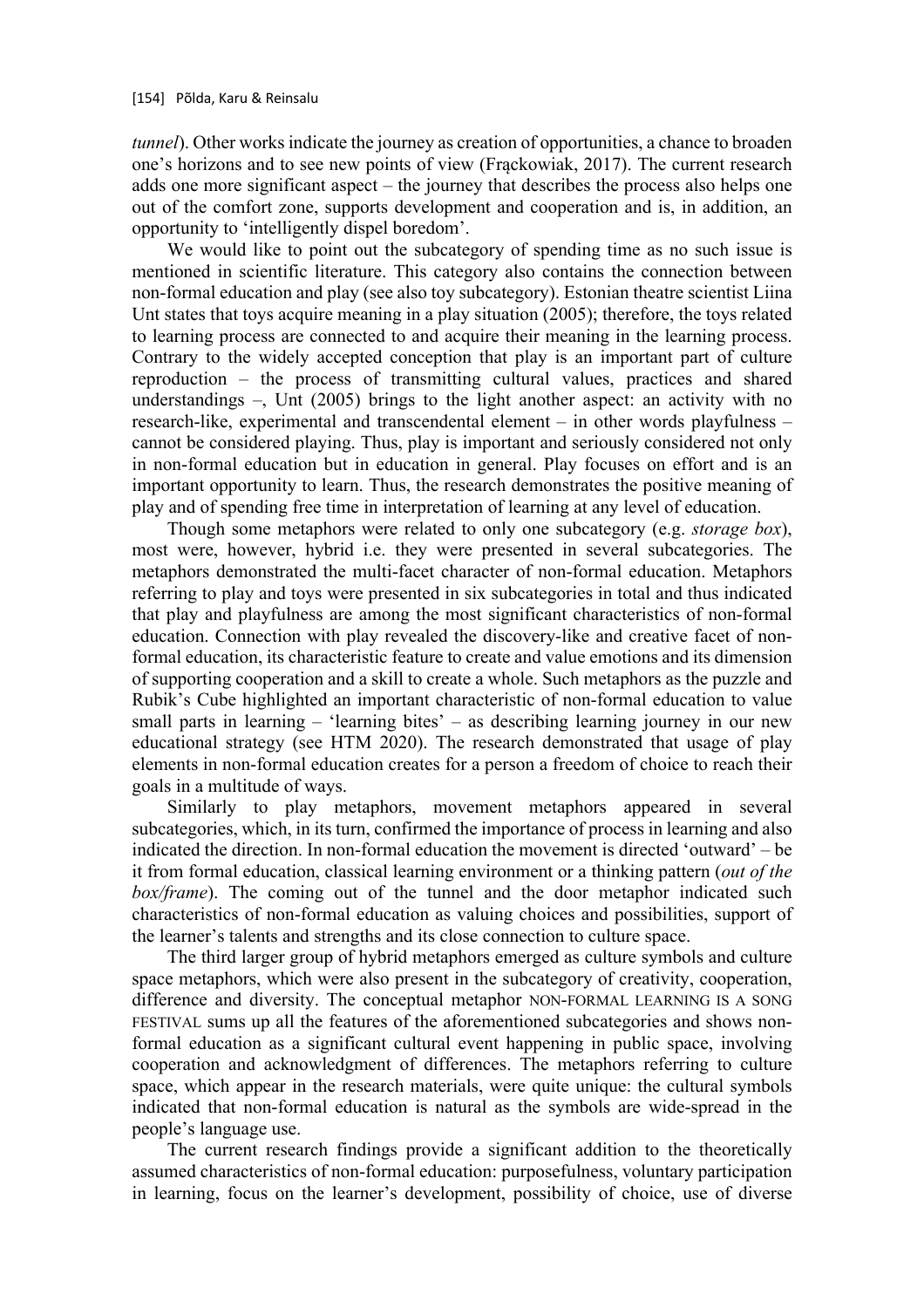learning environments, the learner's responsibility (Colley et al., 2009; Coombs & Ahmed, 1974). Among the characteristics that appeared in our research, learnercentredness is worth to be mentioned separately: while in previous research the educational metaphors focused on the teacher (e.g. Cameron, 2003; Guilherme & Souza de Freitas, 2018), according to our research the learner and their support is in the centre of attention (see for comparison Knowles et al., 2015). In non-formal education the learner's responsibility is highlighted both in the effort and in the discovery subcategory, the learner is an autonomous and active contributor.

It is noteworthy that metaphors referring to oppression did not emerge in the practitioner's language use, although they are present in education discourse (Aava, 2010; Przybylska, 2009). Also no reference to economic discourse emerged in our research (though practitioners from economics sphere were present in the sample) with its central issue of commercialization of education and the teacher's role as a client attendant (Aava, 2010; Bjursell, 2016; Guilherme & Souza de Freitas, 2018). Such a result may reflect a revolutionary change both in educational sphere and in the society in general and is worth further research. The appearance of border area metaphors confirms the deep rooted conception of the opposition between non-formal and formal education on the one hand, and yet, on the other hand, demonstrates possibilities to combine and integrate these types of education. The door for such an action is *slightly ajar* (compare the innovation in education UNESCO, 2020), but only *sky is the limit* for movement in that direction.

#### **Notes**

 $1$  In this research a non-formal education practitioner is the person who conducts the learning process, is responsible for it and acts as a facilitator and creator of the favourable environment for learning and of the learning experience. This is the person who supports learning and self-development of adults in a purposefully created learning situation. (Adult Education Act, 2015; Põlda et al., 2021).

#### **References**

- Aava, K. (2010). *Eesti haridusdiskursuse analüüs.* [*Analysis of Estonian educational discourse*.] (Tallinna Ülikooli sotsiaalteaduste dissertatsioonid 44.) Tallinna Ülikool.
- Adult Education Act. (2015). *Riigi Teataja.* RT I, 23.03.2015, 5.
- Apple, M. W. (2001). *Educating the 'right' way: Markets, standards, god, and inequality.*  Routledge/Falmer Press.
- Bjursell, C. (2016). When theories become practice a metaphorical analysis of adult-education schoolleaders' talk. *European Journal for Research on the Education and Learning of Adults*, *7*(2), 191– 205. https://doi.org/10.3384/rela.2000-7426.rela9084
- Cameron, L. (Ed.). (2003). *Metaphor in educational discourse.* Continuum.
- Candy, P. C. (1986). The eye of the beholder: Metaphor in adult education research. *International Journal of Lifelong Education*, *5*(2), 87–111. https://doi.org/10.1080/0260137860050202
- Colley, H., Hodkinson, P., & Malcolm, J. (2003). *Informality and formality in learning: A report for the Learning and Skills Research Centre.* University of Leeds.
	- https://kar.kent.ac.uk/4647/3/Informality%20and%20Formality%20in%20Learning.pdf
- Coombs, P. H., & Ahmed, M. (1974). *Attacking rural poverty: How nonformal education can help.* John Hopkins University Press.
- Davis, B. (2018). On the many metaphors of learning … and their associated educational frames. *Journal of Curriculum Studies*, *50*(2), 182–203. https://doi.org/10.1080/00220272.2017.1330423
- Dudzinska-Przesmitzki, D., & Grenier, R. S. (2008). Nonformal and informal adult learning in museums. *Journal of Museum Education*, *33*(1), 9–22. https://doi.org/10.1080/10598650.2008.11510583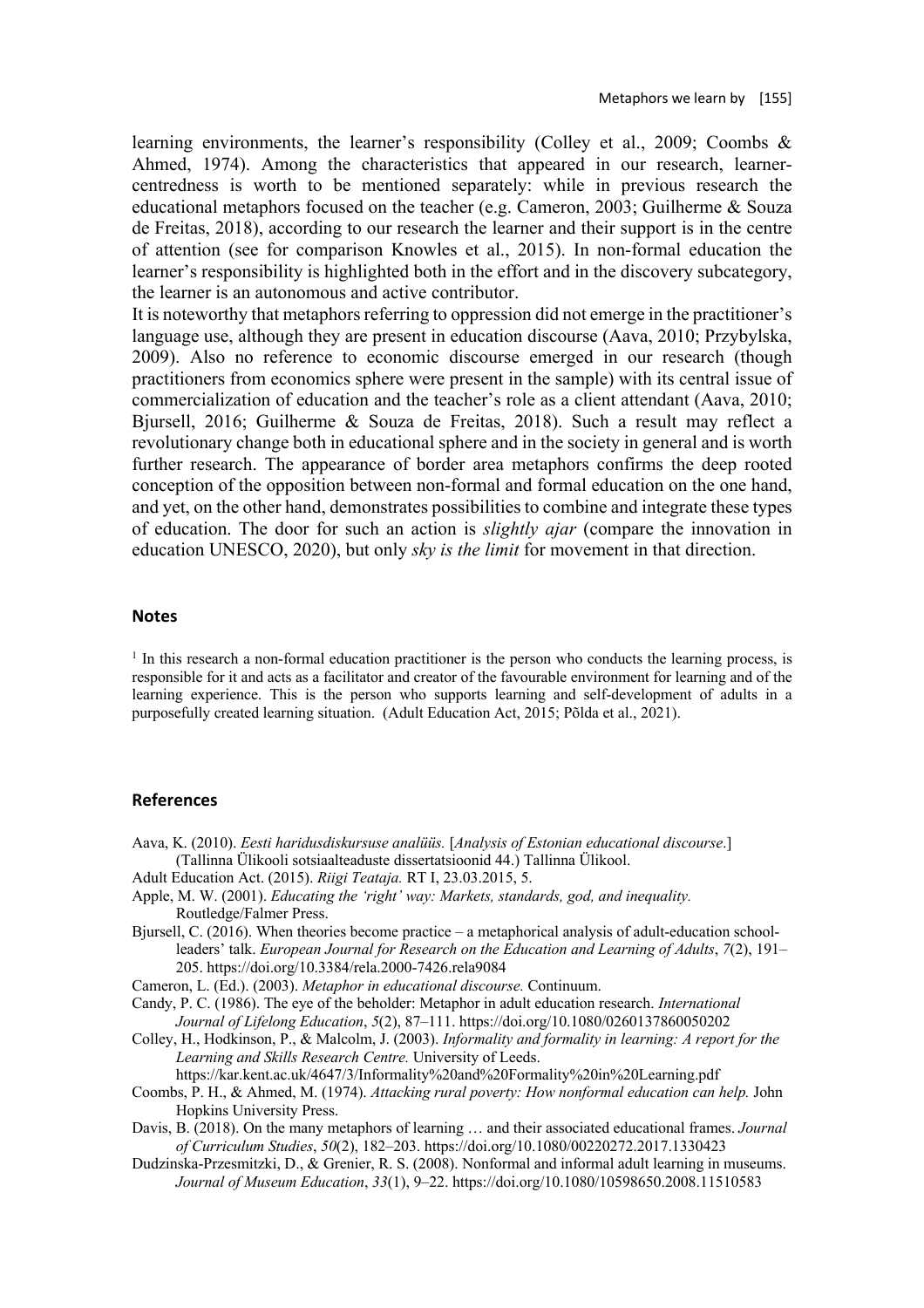- [156] Põlda, Karu & Reinsalu
- Edwards, R. (2006). Beyond the moorland? Contextualising lifelong learning. *Studies in the Education of Adults*, *38*(1), 25–36. https://doi.org/10.1080/02660830.2006.11661522
- Fejes, A., & Salling Olesen, H. (2016). Editorial: Marketization and commodification of adult education. *European Journal for Research on the Education and Learning of Adults*, *7*(2), 146–150. https://doi.org/10.3384/rela.2000-7426.relae12
- Frąckowiak, A. (2017). Metaphors in adult education: Cultural inspirations for advancement of theory and practice. *International Journal of Psycho-Educational Sciences*, *6*(3), 21–32.
- Freire, P. (1972). *The Pedagogy of the Oppressed*. Harmondsworth: Penguin Books.

Guilherme, A., & Souza de Freitas, A. L. 2018. Discussing education by means of metaphors. *Educational Philosophy and Theory*, *50*(10), 947–956. https://doi.org/10.1080/00131857.2016.1198250

Holmberg, B. (1986). *Growth and structure of distance education.* Croom Helm.

HTM = Haridus- ja Teadusministeerium (2020). *Haridusvaldkonna arengukava 2021–2035.* [*Development plan for education 2021–2035*.] https://www.hm.ee/sites/default/files/haridusvaldkonna\_arengukava\_2035\_29.10.2020\_riigikokku. pdf

- Jarvis, P. (2002). *An international dictionary of adult and continuing education*. London, New York: Routledge.
- Juurak, R. (2000). Nii nagu see oli. [The way it was.] In T. Märja (Ed.), *Jäljed. Meenutusi lähiajaloost Eestis* (pp. 15−41)*.* SE&JS.
- Jõgi, L. (2020). Täiskasvanuharidus ja elukestev õpe. [Adult education and life-long learning.] In M. Heidmets (Ed.), *Haridusmõte* (pp. 262−290). Tallinna Ülikooli Kirjastus.
- Karu, K., Jõgi, L., Rannala, I.-E., Roosalu, T., Teder, L., & Põlda, H. (2019). Mitteformaalõppe tähenduse konstrueerimine poliitikadokumentides. [Construction of meaning of 'non-formal learning' in policy documents.] *Eesti Haridusteaduste Ajakiri*, *7*(1), 50–75. https://doi.org/10.12697/eha.2019.7.1.03
- Knowles, M. S., Holton, E. F., & Swanson, R. A. (2015). *The adult learner: The definitive classic in adult education and human resource development* (8rd ed.). Routledge.
- Lakoff, G., & Johnson, M. (2003). *Metaphors we live by.* The University of Chicago Press.
- Low, G. (2015). A practical validation model for researching elicited metaphor. In W. Wan & G. Low (Eds.), *Elicited metaphor analysis in educational discourse* (pp. 15–37). John Benjamins Publishing Company. https://doi.org/10.1075/milcc.3.01low
- Malcolm, J., Hodkinson, P., & Colley, H. (2003). The interrelationships between informal and formal learning. *Journal of Workplace Learning*, *15*(7/8), 313–318. https://doi.org/10.1108/13665620310504783
- Merriam, S. B., Caffarella, R. S., & Baumgartner, L. M. (2007). *Learning in adulthood: A comprehensive guide* (3rd ed.). John Wiley & Sons Inc.
- Milana, M., Kopecký, M, & Finnegan, F. (2021). Editorial: Capitalism(s) and the future of adult education policy. *European Journal for Research on the Education and Learning of Adults*, *(12)*1, 7–13. http://doi.org/10.3384/rela.2000-7426.relae22
- Poom-Valickis, K., & Oder, T. (2013). Õpetajate metafoorides peegelduv arusaam oma rollist. [Teachers' understanding of their role as reflected in their metaphors.] In E. Krull, Ä. Leijen, M. Lepik, J. Mikk, L. Talts, & T. Õun (Eds.), *Õpetajate professionaalne areng ja selle toetamine* (pp. 274– 304). Eesti Ülikoolide Kirjastus.
- Proctor II, R. F. (1991). Metaphors of adult education: Beyond penance toward family. *Adult Education Quarterly*, *41*(2), 63–74. https://doi.org/10.1177%2F0001848191041002001
- Przybylska, E. (2009). Images of European adult education as reflected in metaphors. *Adult Education and Development*, *72*. https://www.dvv-international.de/en/adult-education-anddevelopment/editions/aed-722009/contributions/images-of-european-adult-education-as-reflectedin-metaphors
- Põlda, H., Reinsalu, R., & Karu, K. (2021). *Mitteformaalõpe* praktikute keelekasutuses. [*Nonformal* learning in practitioners' language use.] *Emakeele Seltsi aastaraamat* 66 (2020), 240–262. http://dx.doi.org/10.3176/esa66.10
- Redden, S. M. (2017). Metaphor analysis. In J. Matthes (Ed.), *The international encyclopedia of communication research methods*. John Wiley & Sons. https://doi.org/10.1002/9781118901731.iecrm0154
- Ricoeur, P. (1991). Metaphor and the main problem of hermeneutics. In M. J. Valdés (Ed.), *A Ricoeur reader: Reflection and imagination.* University of Toronto Press.
- Seung, E., Park, S., & Jung, J. (2015). Methodological approaches and strategies for elicited metaphorbased research: A critical review. In W. Wan & G. Low (Eds.), *Elicited metaphor analysis in*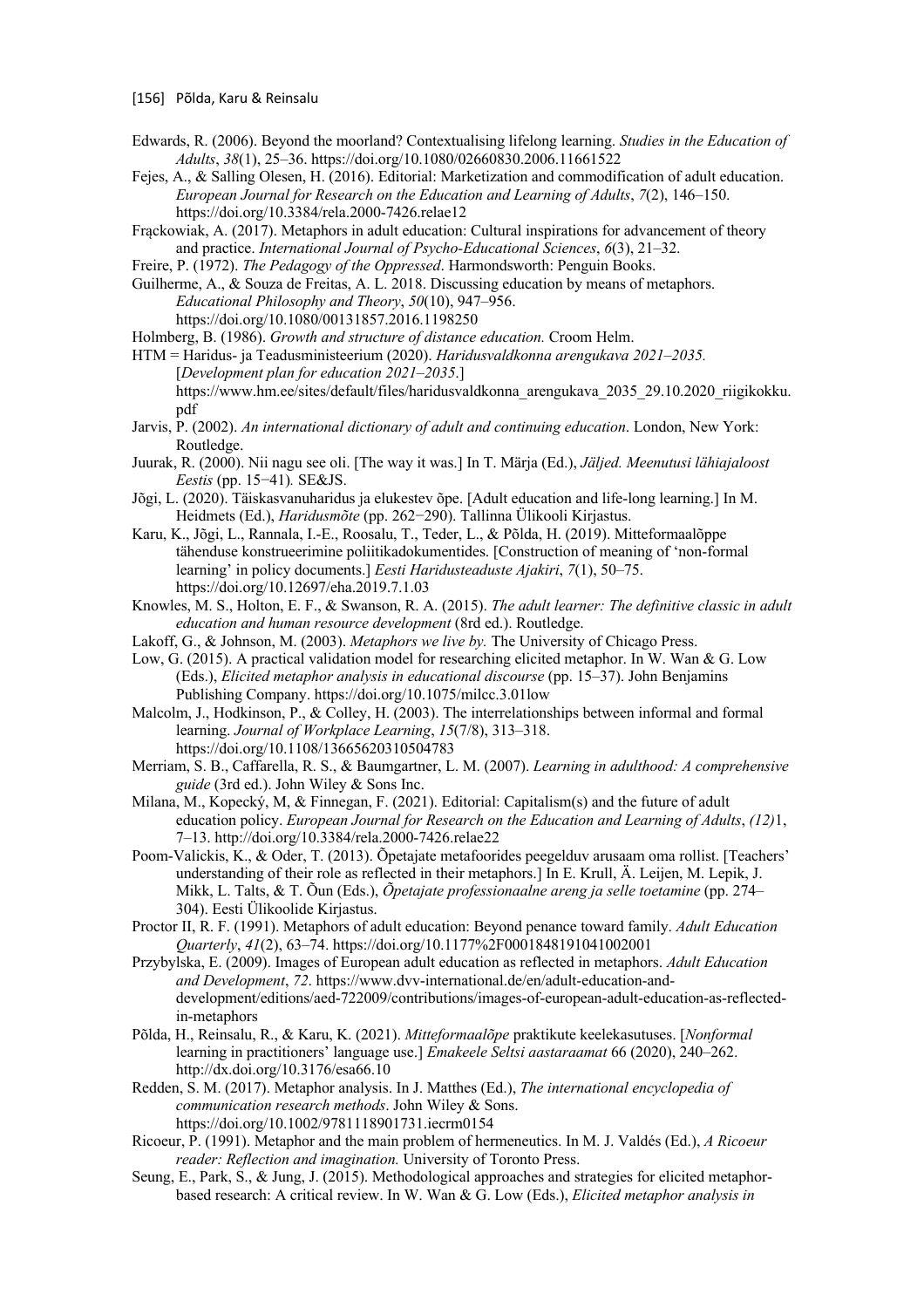*educational discourse* (pp. 39–64). Amsterdam: John Benjamins Publishing Company. https://doi.org/10.1075/milcc.3.02seu

- Sfard, A. (2014). Metaphors in education. In H. Daniels, H. Lauder, & J. Porter (Eds.), *Educational theories, cultures and learning: A critical perspective* (pp. 39-50). Routledge.
- Säljö, R. (2003). *Õppimine tegelikkuses. Sotsiokultuuriline käsitlus.* [Learning in reality. Socio-cultural approach.] Eesti Vabaharidusliit.
- Taru, M., Pilve, E., & Kaasik, P. (2015). *Noorsootöö Eestis: 19. sajandi keskpaigast kuni 21. sajandi esimese kümnendi lõpuni.* [*Youthwork in Estonia: from the middle of the 19th century until the end of the 21st century's first decade.*] Eesti Noorsootöö Keskus.
- UNESCO (2020). *Embracing a culture of lifelong learning: Contribution to the futures of education initiative*. UNESCO Institute for Lifelong Learning.

https://unesdoc.unesco.org/ark:/48223/pf0000374112 (03.03.2021).

- Unt, L. (2005). Rekvisiit ja mänguasi. [Props and toys.] *Kunstiteaduslikke uurimusi*, *14*, 26−51.
- West, L. (2009). Lifelong learning and the family. In Peter Jarvis (Ed.), *The Routledge International Handbook of Lifelong Learning.* London, New York: Routledge.